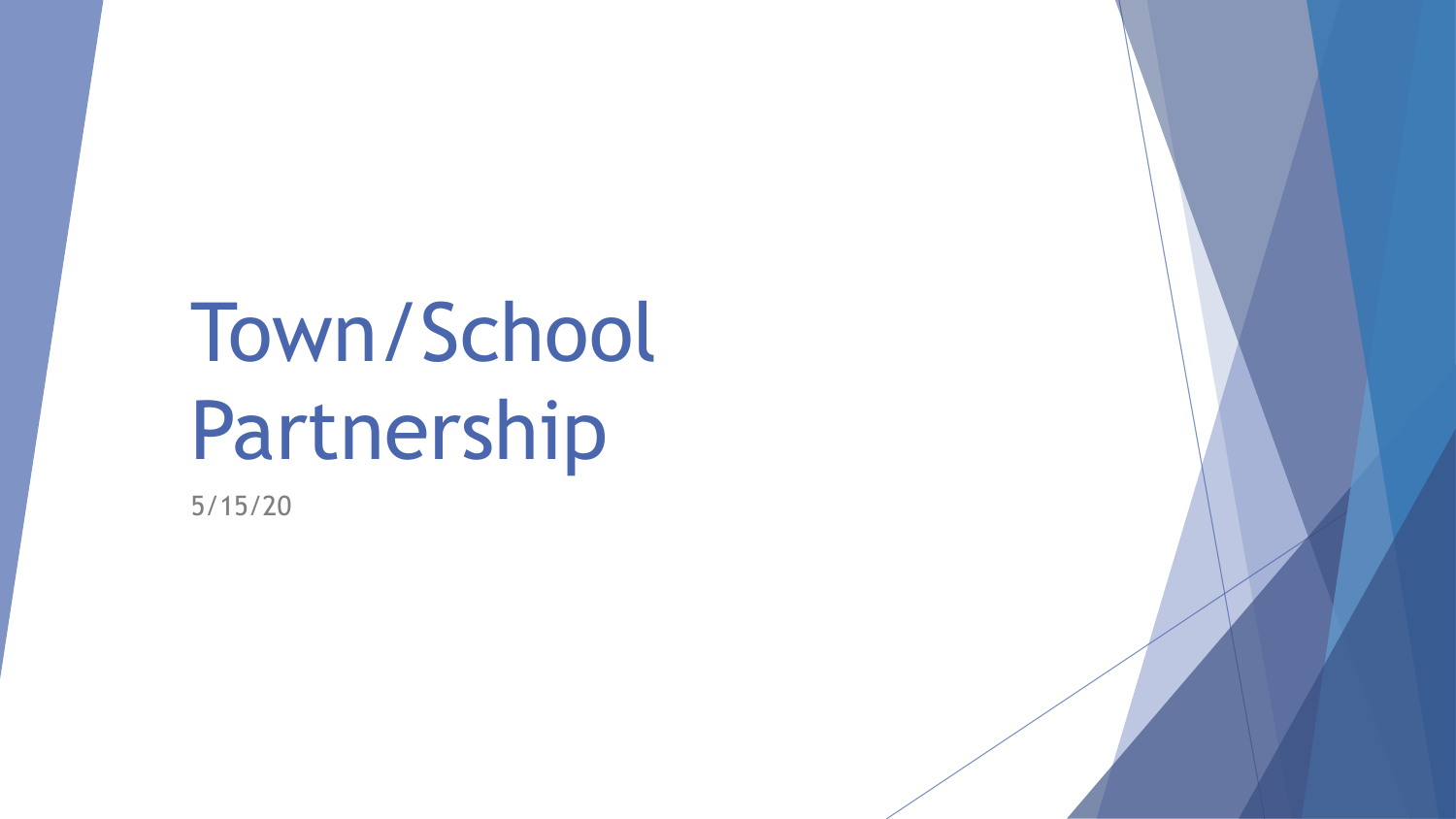## Today's Agenda

- **1. Update on FY20 Budget** 
	- **COVID related expenses**
	- **YTD budget performance**
	- **Year-end close**
- **2. FY21 Budget Projections and Issues**
	- **Revised Projection of Local Receipts**
	- **FY 21 Budget "Hole"**
	- **Federal CARES Funding**
	- **Budget Allocation Formula and Other Budget Policy Issues**
- **3. Update on Capital Projects** 
	- **High School, Driscoll School and Pierce School**
- **4. Update on Annual Town Meeting**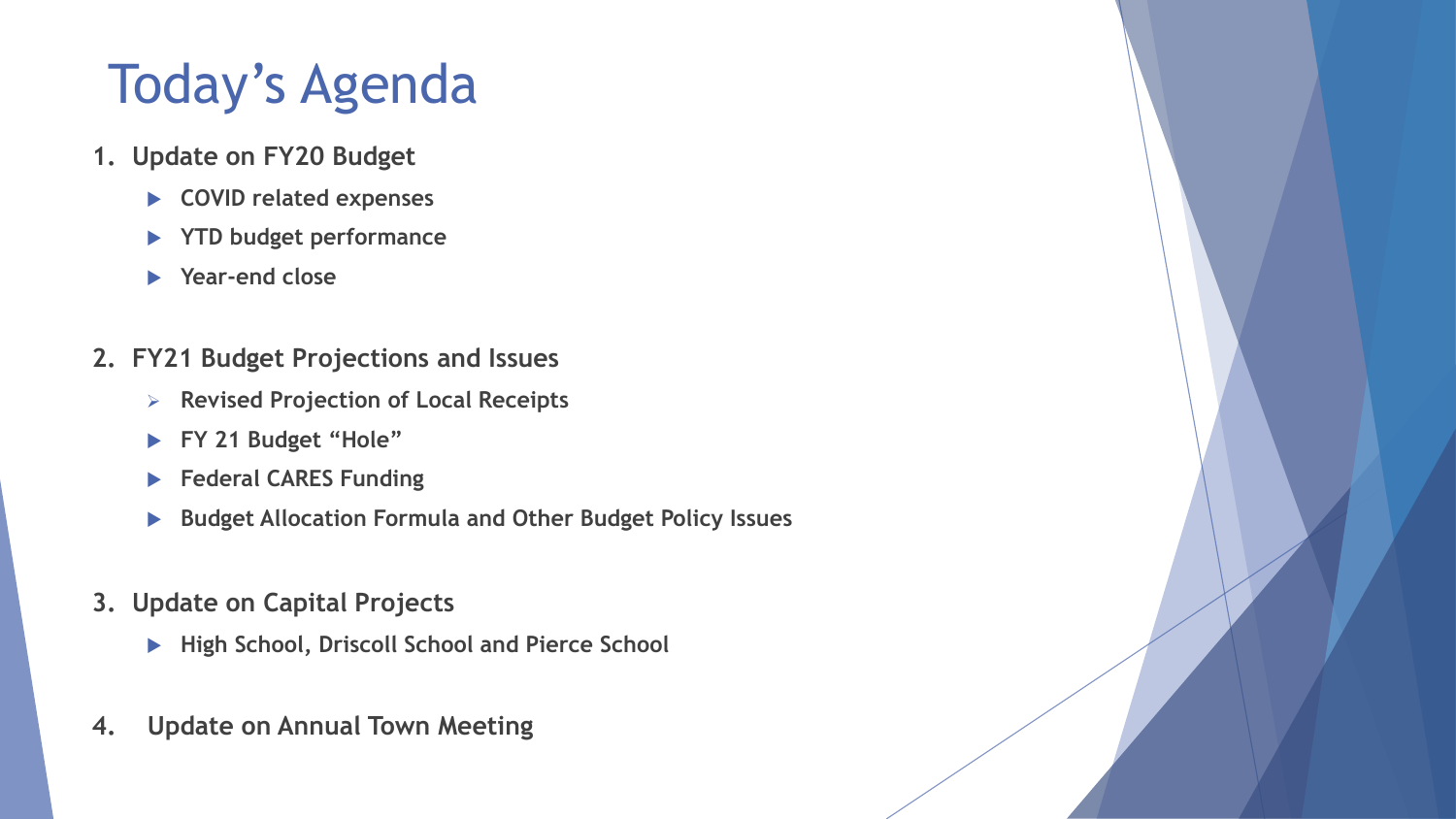▶ COVID related activity

Reserve Fund

Tracking of expenditures

 $\blacktriangleright$  Furloughs

▶ Year-end close - early close (5/1)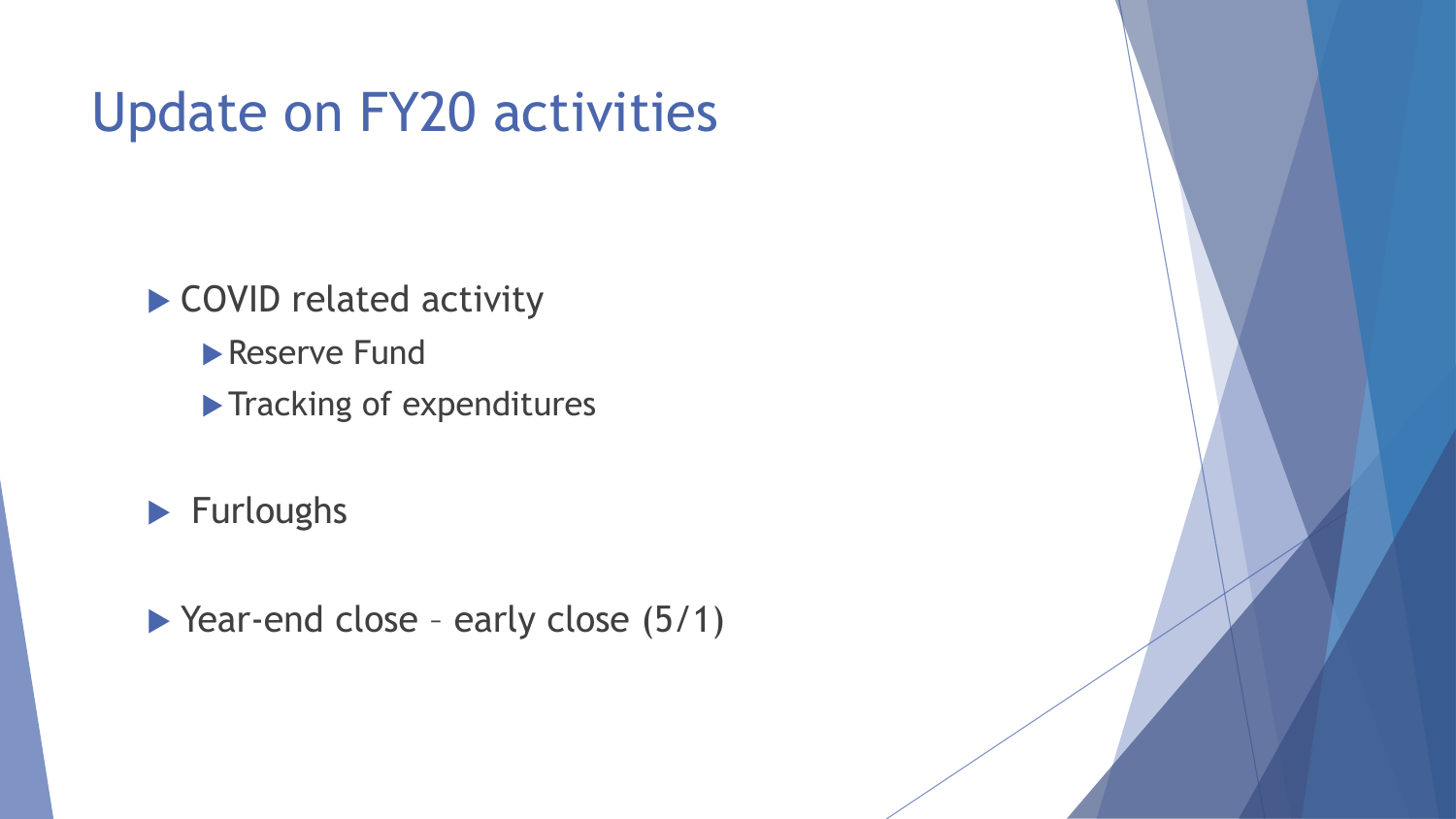#### **Local Receipts Activity**

| <b>LOCAL RECEIPT SUMMARY</b>  | <b>YTD</b> | <b>Budget</b> | Variance      |
|-------------------------------|------------|---------------|---------------|
| DEPARTMENTAL & OTHER          | 6,130,869  | 7,647,236     | 1,516,367     |
| <b>GENERAL GOVERNMENT</b>     | 7,680,429  | 4,568,738     | (3, 111, 691) |
| <b>INTEREST INCOME</b>        | 1,628,800  | 974,976       | (653, 824)    |
| <b>LICENSES &amp; PERMITS</b> | 930,152    | 1,165,775     | 235,623       |
| <b>LOCAL OPTION TAXES</b>     | 4,683,255  | 3,460,310     | (1,222,945)   |
| MOTOR VEHICLE EXCISE (MVE)    | 5,555,060  | 6,142,644     | 587,584       |
| PARKING/COURT FINES           | 2,318,743  | 3,300,000     | 981,257       |
| <b>PILOTS</b>                 | 1,134,757  | 1,010,509     | (124, 248)    |
| <b>REFUSE FEE</b>             | 2,802,686  | 2,850,000     | 47,314        |
|                               |            |               |               |
| Total                         | 32,864,751 | 31,120,188    | (1,744,563)   |
|                               |            |               |               |

\*reconciled through March (April in progress)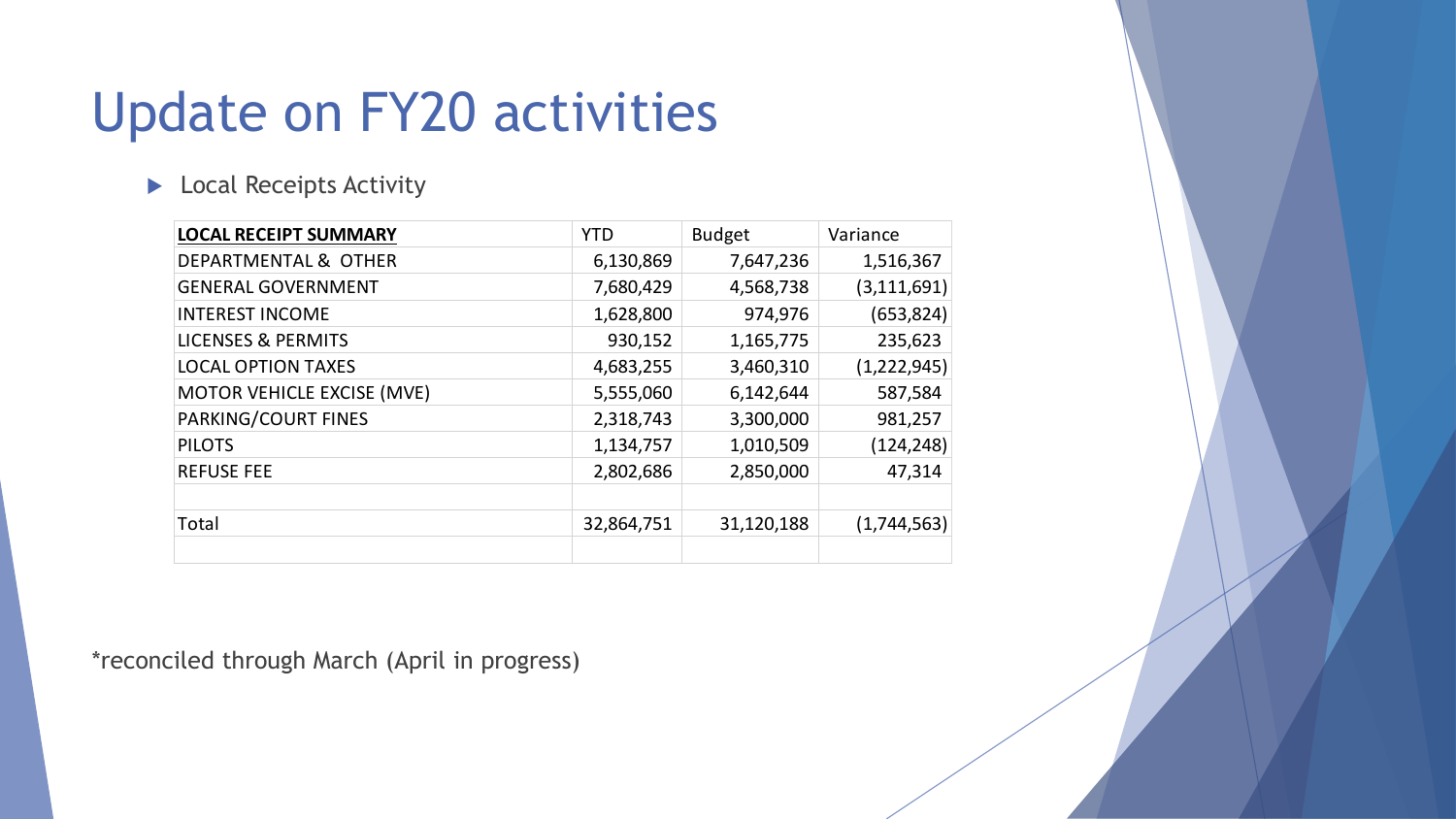**Local Receipts Activity** 

|                                   | March 20 vs | April 20 vs     |  |  |
|-----------------------------------|-------------|-----------------|--|--|
|                                   | March 19    | <b>April 19</b> |  |  |
| DEPARTMENTAL & OTHER              | $-41%$      | $-60%$          |  |  |
| <b>GENERAL GOVERNMENT</b>         | 280%        | $-55%$          |  |  |
| <b>INTEREST INCOME</b>            | $-22%$      | $-78%$          |  |  |
| <b>LICENSES &amp; PERMITS</b>     | $-68%$      | $-34%$          |  |  |
| <b>LOCAL OPTION TAXES</b>         | 89%         | N/A             |  |  |
| <b>MOTOR VEHICLE EXCISE (MVE)</b> | $-33%$      | 51%             |  |  |
| PARKING/COURT FINES               | $-39%$      | $-83%$          |  |  |
| <b>PILOTS</b>                     | $-99%$      | 621%            |  |  |
| <b>REFUSE FEE</b>                 | $-30%$      | $-2%$           |  |  |
| <b>TOTAL</b>                      | 2.4%        | $-11%$          |  |  |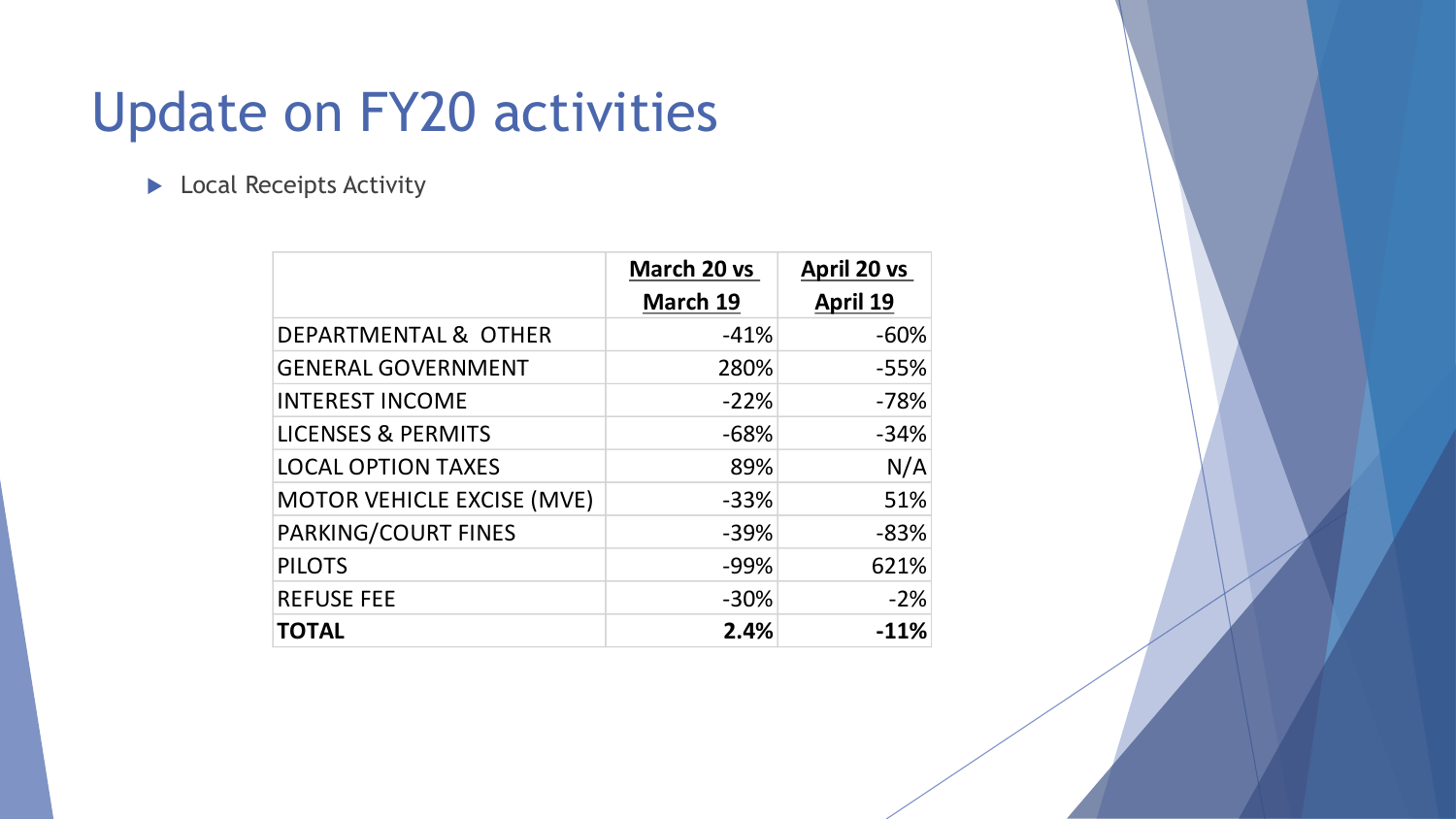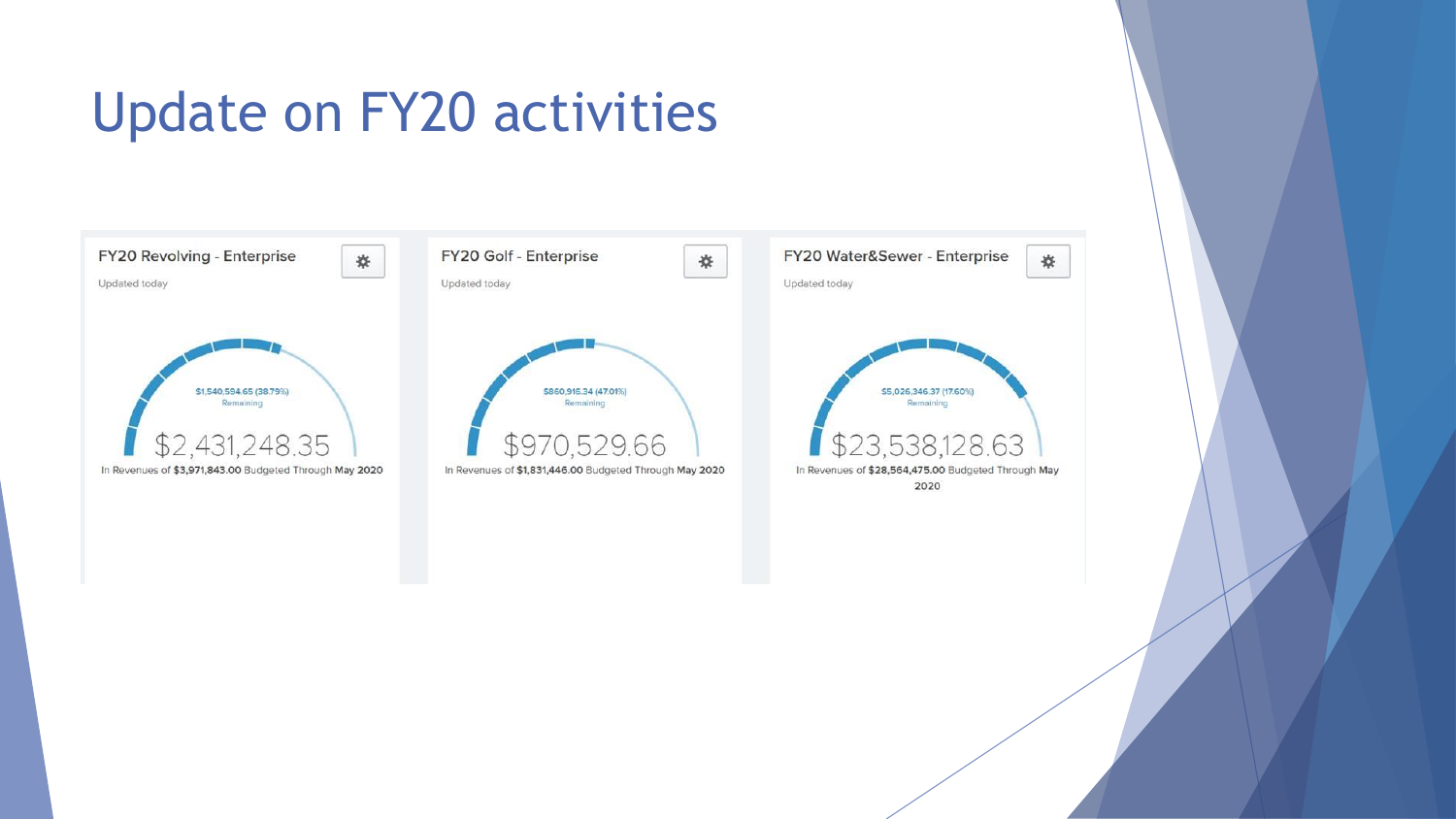#### Pre-Covid Financial Plan

- The allocation of \$5,976,032 in additional revenue to the School Department for a 5.1% increase over the prior year.
- The appropriation of \$2,000,000 from the Town's year-end fund balance (Free Cash) to the Stabilization Fund.
- Increased funding of 3.4% for municipal departments, representing level staffing and services levels, with the exception of new staff in building and fire inspectional services.
- A 15% increase in costs to handle an extension of the Town's solid waste and recycling contracts which also continue to bear the impact of increases in recycling fees resulting from global market forces.
- Use of off-budget funding for certain policy priorities adopted by Town Meeting.

#### FY2019 - FY2021 OVERRIDE PLAN In millions of \$'s Revenue \$6.575 Override Funds \$2.851 Non-property tax revenue \$9,426 Total Plan **Expenditures** Year 1 Year 2 Year 3 Total Override funds 2.85 3.34 0.39 \$6.575 Non-override funds  $0.79 -$ 2.06 \$2.851  $$3.64$   $$3.340$   $$2.45$   $$9.426$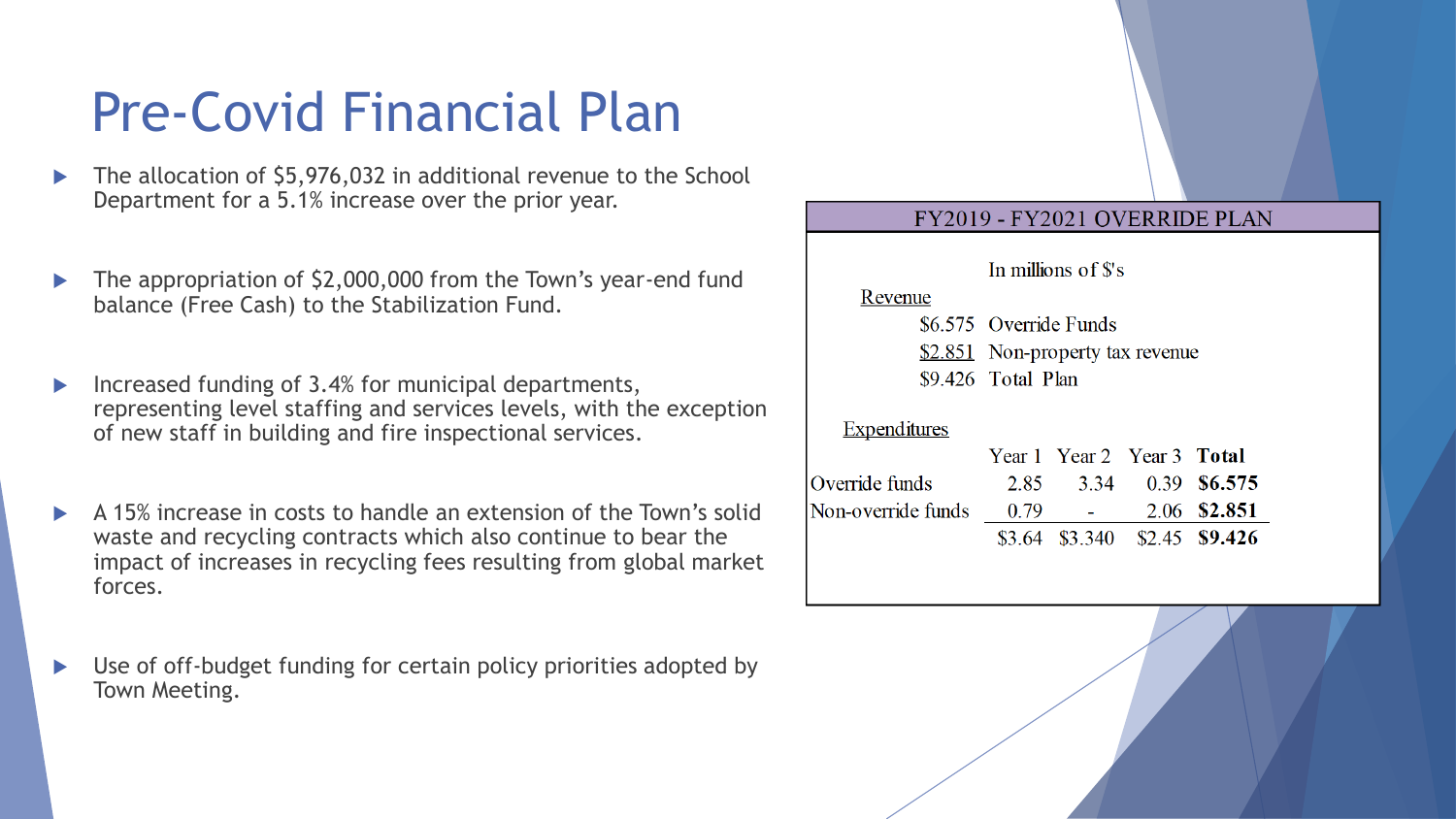#### FY21 Revenue Scenarios

|                              |               |               |               | Scenario 1     | Scenario 2     | Scenario 3     |
|------------------------------|---------------|---------------|---------------|----------------|----------------|----------------|
|                              | <b>FY2020</b> | FY2021        | FY2021        | FY2021         | FY2021         | FY2021         |
| <b>REVENUE SOURCE</b>        | <b>BUDGET</b> | <b>BUDGET</b> | <b>BUDGET</b> | <b>REVISED</b> | <b>REVISED</b> | <b>REVISED</b> |
| <b>Property Taxes</b> *      | 238,487,745   | 251,527,496   | 254,898,615   | 254,898,615    | 254,898,615    | 254,898,615    |
| Local Receipts               | 31,120,219    | 35,874,799    | 35,874,799    | 32, 131, 877   | 26,501,609     | 21,360,911     |
| State Aid                    | 22,386,947    | 22,792,220    | 22,792,220    | 20,568,070     | 19,455,995     | 18,343,919     |
| <b>Free Cash</b>             | 9,081,257     | 11,791,952    | 11,791,952    | 11,791,952     | 11,791,952     | 11,791,952     |
| Other Available Funds        | 3,349,771     | 4,471,538     | 4,471,538     | 4,471,538      | 4,471,538      | 4,471,538      |
| <b>General Fund Revenues</b> | 304,425,939   | 326,458,005   | 329,829,123   | 323,862,052    | 317,119,708    | 310,866,935    |

 $*$  FY21 base adjusted for March bond sale. Revenue adjustment directly offset by debt service expense.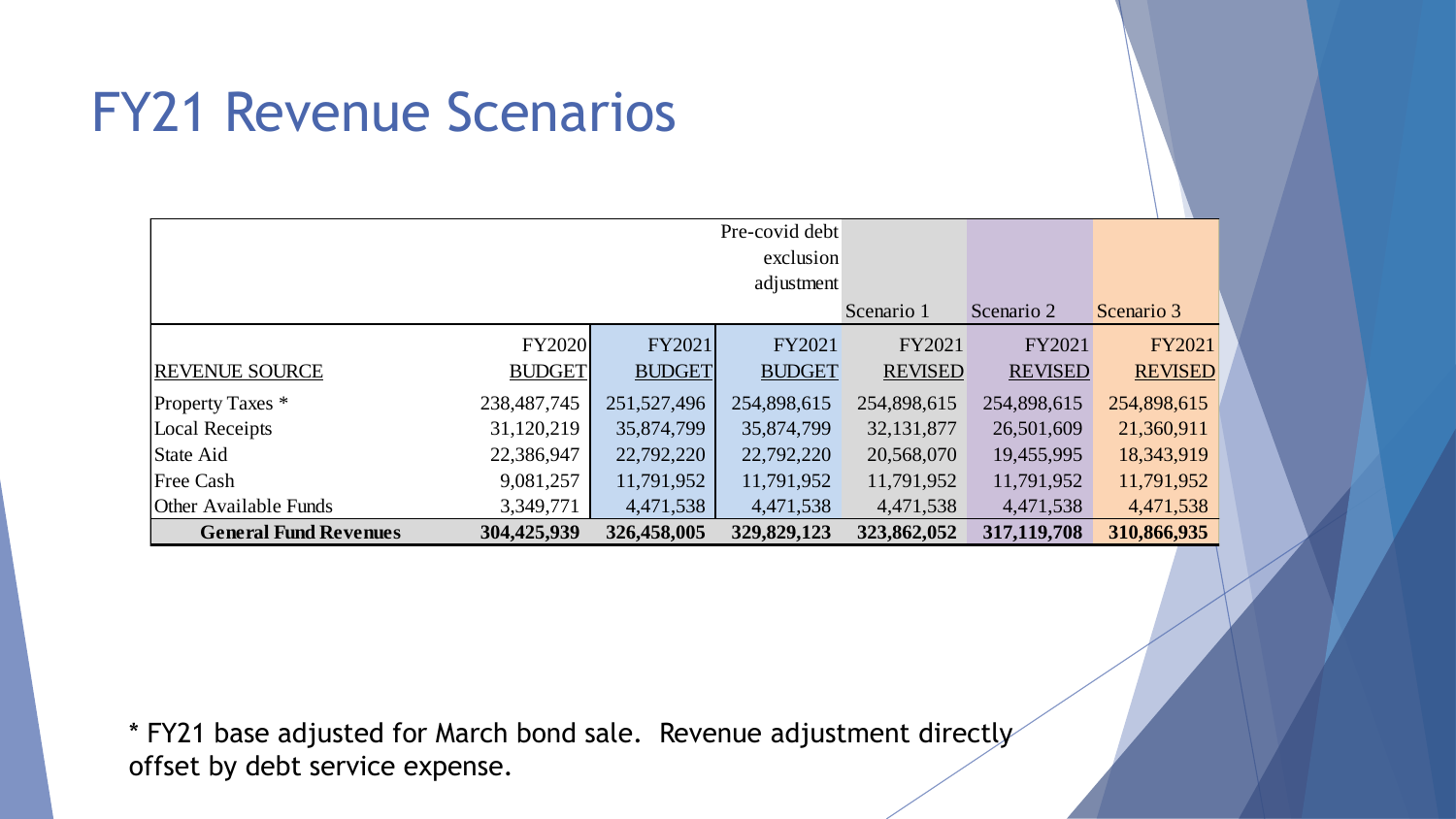#### FY21 Revenue Scenarios

|                              | Variance from Feb Financial Plan |              |              |  |  |  |
|------------------------------|----------------------------------|--------------|--------------|--|--|--|
|                              | Scenario 1                       | Scenario 2   | Scenario 3   |  |  |  |
|                              |                                  |              |              |  |  |  |
| <b>REVENUE SOURCE</b>        |                                  |              |              |  |  |  |
| <b>Property Taxes</b> *      | $\Omega$                         |              | 0            |  |  |  |
| <b>Local Receipts</b>        | (3,742,922)                      | (9,373,190)  | (14,513,888) |  |  |  |
| <b>State Aid</b>             | (2,224,150)                      | (3,336,225)  | (4,448,301)  |  |  |  |
| Free Cash                    |                                  |              |              |  |  |  |
| <b>Other Available Funds</b> |                                  |              |              |  |  |  |
| <b>General Fund Revenues</b> | (5,967,072)                      | (12,709,415) | (18,962,189) |  |  |  |
|                              | $-1.8%$                          | $-3.9\%$     | $-5.8\%$     |  |  |  |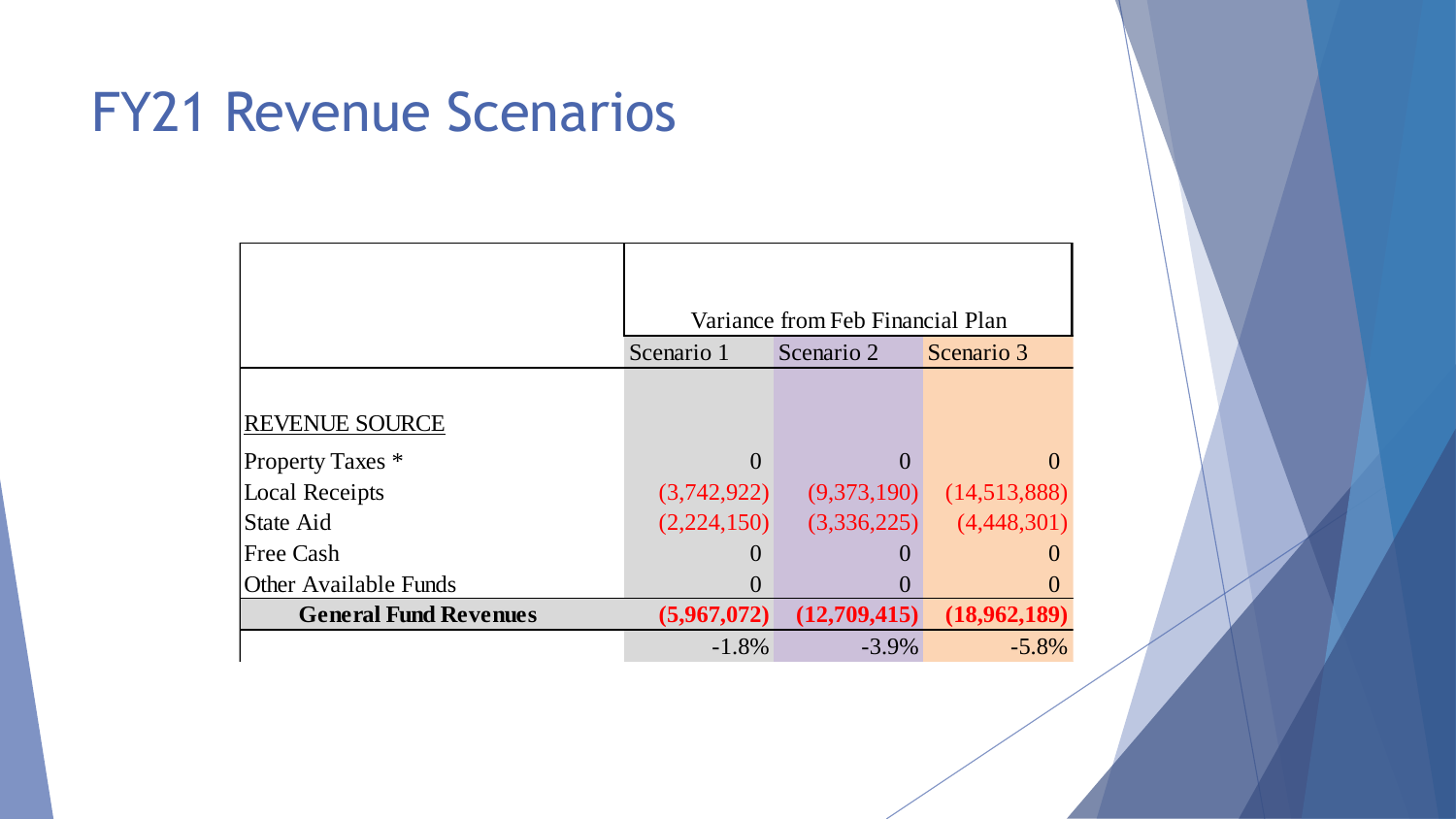### Reductions based on % of budget

|                                                                                                                                    | FY2020                                                                  | FY2021                                                                   |                                                                                     |                                                                                                                         | FY2021                    |                        |         |  |                                            |  |
|------------------------------------------------------------------------------------------------------------------------------------|-------------------------------------------------------------------------|--------------------------------------------------------------------------|-------------------------------------------------------------------------------------|-------------------------------------------------------------------------------------------------------------------------|---------------------------|------------------------|---------|--|--------------------------------------------|--|
|                                                                                                                                    |                                                                         |                                                                          |                                                                                     |                                                                                                                         |                           | <b>Vs FY21</b>         |         |  |                                            |  |
| REVENUE SOURCE                                                                                                                     | <b>BUDGET</b>                                                           | <b>BUDGET</b>                                                            |                                                                                     |                                                                                                                         | <b>REVISED</b>            | Submitted              |         |  |                                            |  |
| Property Taxes *                                                                                                                   | 238,487,745                                                             | 254,898,615                                                              |                                                                                     |                                                                                                                         | 254,898,615               |                        | $0.0\%$ |  |                                            |  |
| <b>Local Receipts</b>                                                                                                              | 31,120,219                                                              | 35,874,799                                                               |                                                                                     |                                                                                                                         | 26,501,609                | $(9,373,190) - 26.1\%$ |         |  |                                            |  |
| State Aid                                                                                                                          | 22,386,947                                                              | 22,792,220                                                               |                                                                                     |                                                                                                                         | 19,455,995                | $(3,336,225) - 14.6\%$ |         |  |                                            |  |
| Free Cash                                                                                                                          | 9,081,257                                                               | 11,791,952                                                               |                                                                                     |                                                                                                                         | 11,791,952                |                        | $0.0\%$ |  |                                            |  |
| Other Available Funds                                                                                                              | 3,349,771                                                               | 4,471,538                                                                |                                                                                     |                                                                                                                         | 4,471,538                 |                        | $0.0\%$ |  |                                            |  |
| <b>General Fund Revenues</b>                                                                                                       | 304,425,937                                                             | 329,829,123                                                              |                                                                                     |                                                                                                                         | 317,119,708               | $(12,709,415)$ 3.9%    |         |  |                                            |  |
| <b>EXPENDITURE CATEGORY</b>                                                                                                        |                                                                         |                                                                          |                                                                                     |                                                                                                                         | <b>Target Recommended</b> | Reduction              |         |  |                                            |  |
| <b>Town Departments</b>                                                                                                            | 78,990,815                                                              | 81,681,032                                                               | 25%                                                                                 | (3,147,442)                                                                                                             | 76,634,815                | $(5,046,218) -6.2\%$   |         |  |                                            |  |
| Schools                                                                                                                            | 117,385,105                                                             | 123,361,137                                                              | 37%                                                                                 | (4,753,515)                                                                                                             | 117,080,529               | $(6,280,608) -5.1\%$   |         |  |                                            |  |
| <b>Benefits</b>                                                                                                                    | 66,438,626                                                              | 68,898,264                                                               | 21%                                                                                 | (2,654,880)                                                                                                             | 68,518,371                |                        | 0.0%    |  |                                            |  |
| Non-Departmental                                                                                                                   | 4,108,594                                                               | 7,430,475                                                                | 2%                                                                                  | (286, 321)                                                                                                              | 7,144,154                 | $(286,321) -3.9\%$     |         |  |                                            |  |
| Debt Service                                                                                                                       | 18,828,262                                                              | 25,763,034                                                               | 8%                                                                                  | (992, 736)                                                                                                              | 25,204,624                | $(558, 410) -2.2\%$    |         |  | Actual surplus based<br>on March borrowing |  |
| Special Appropriations (CIP)                                                                                                       | 9,949,094                                                               | 13,958,250                                                               | 4%                                                                                  | (537, 858)                                                                                                              | 13,420,392                | $(537,858) - 3.9\%$    |         |  |                                            |  |
| Non-Appropriated                                                                                                                   | 8,725,441                                                               | 8,736,930                                                                | 3%                                                                                  | (336, 663)                                                                                                              | 8,736,930                 |                        | $0.0\%$ |  |                                            |  |
| <b>Total expenditures</b>                                                                                                          | 304,425,937                                                             | 329,829,123                                                              |                                                                                     | (12,709,415)                                                                                                            | 316,739,815               | $(12,709,415)$ 3.9%    |         |  |                                            |  |
|                                                                                                                                    |                                                                         |                                                                          |                                                                                     |                                                                                                                         |                           |                        |         |  |                                            |  |
| <b>REVENUE NOTES:</b><br><b>EXPENDITURE NOTES:</b>                                                                                 |                                                                         |                                                                          |                                                                                     |                                                                                                                         |                           |                        |         |  |                                            |  |
| 1. No CAREs Act/Covid-related funding                                                                                              |                                                                         | 1. Non-appropriated reduction redirected and split 50/50 Town and School |                                                                                     |                                                                                                                         |                           |                        |         |  |                                            |  |
|                                                                                                                                    | 2. Assumes no parking meter increase<br>2. Assumes cuts possible in CIP |                                                                          |                                                                                     |                                                                                                                         |                           |                        |         |  |                                            |  |
| 3. \$558,410 represents surplus from March borrowing (2 projects used BANs, lower rates)<br>3. Assumes mid-year trash fee increase |                                                                         |                                                                          |                                                                                     |                                                                                                                         |                           |                        |         |  |                                            |  |
|                                                                                                                                    |                                                                         |                                                                          | 4. Difference between debt service target and \$558K redirected and split 50/50 T/S |                                                                                                                         |                           |                        |         |  |                                            |  |
|                                                                                                                                    |                                                                         |                                                                          |                                                                                     | 5. If cuts in non-departmental not feasible reductions would need to be redirected and split 50/50 T/S                  |                           |                        |         |  |                                            |  |
|                                                                                                                                    |                                                                         |                                                                          |                                                                                     | 6. Assume can't be reduced premium split changed - target redirected and split 57/43 T/S (current benefit distribution) |                           |                        |         |  |                                            |  |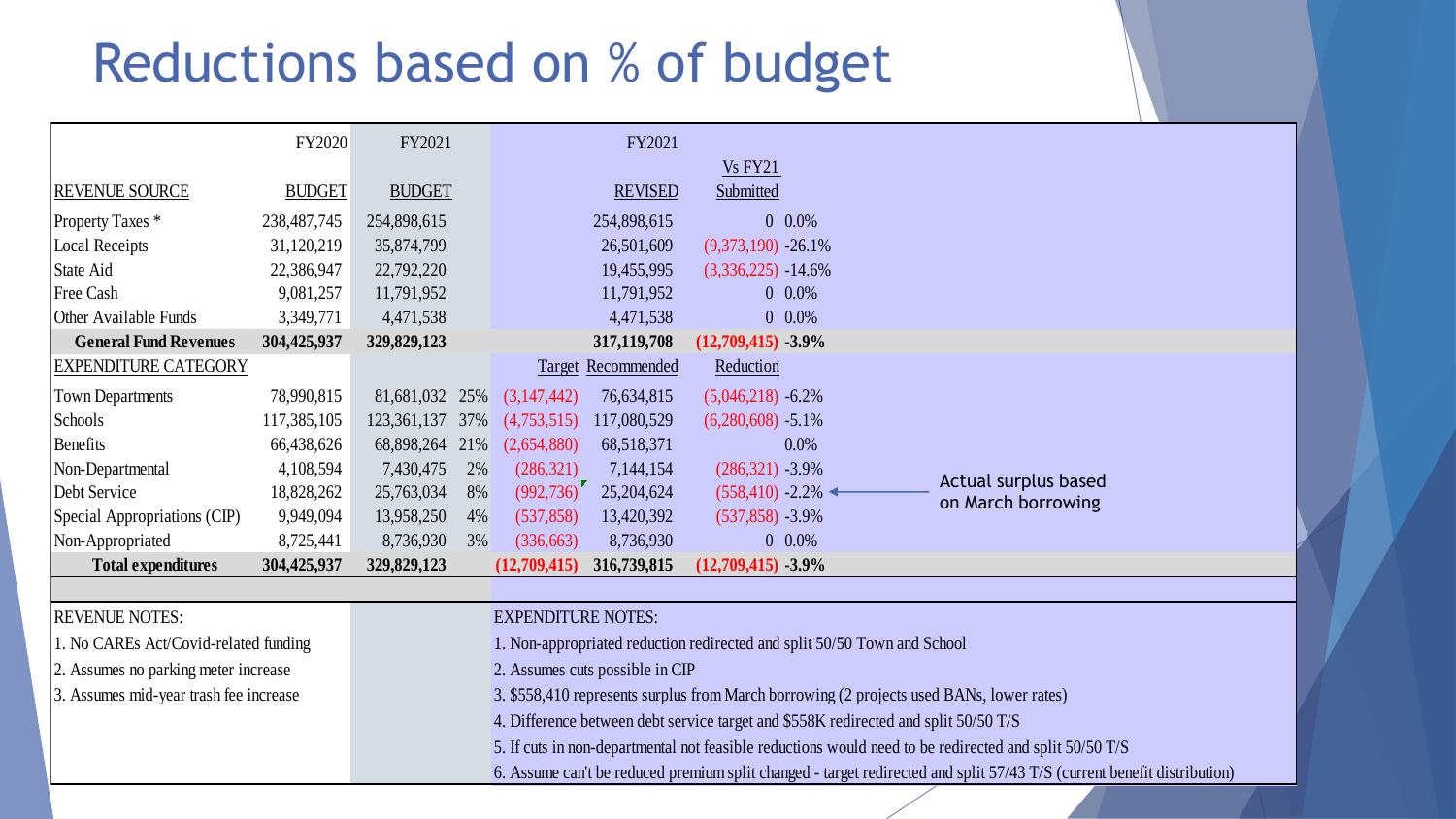#### Other allocation considerations explored

- Split deficit 50/50
	- Would need guidance on appropriate targets for CIP and non-departmental adjustments
- $\blacktriangleright$  Preserving existing split
	- ▶ Would need guidance on appropriate targets for CIP and non-departmental adjustments
- Redirect growth in Local Option tax revenue to Schools
	- $\blacktriangleright$  Less than \$2 commitment
	- ▶ Would need guidance on appropriate targets for CIP and non-departmental adjustments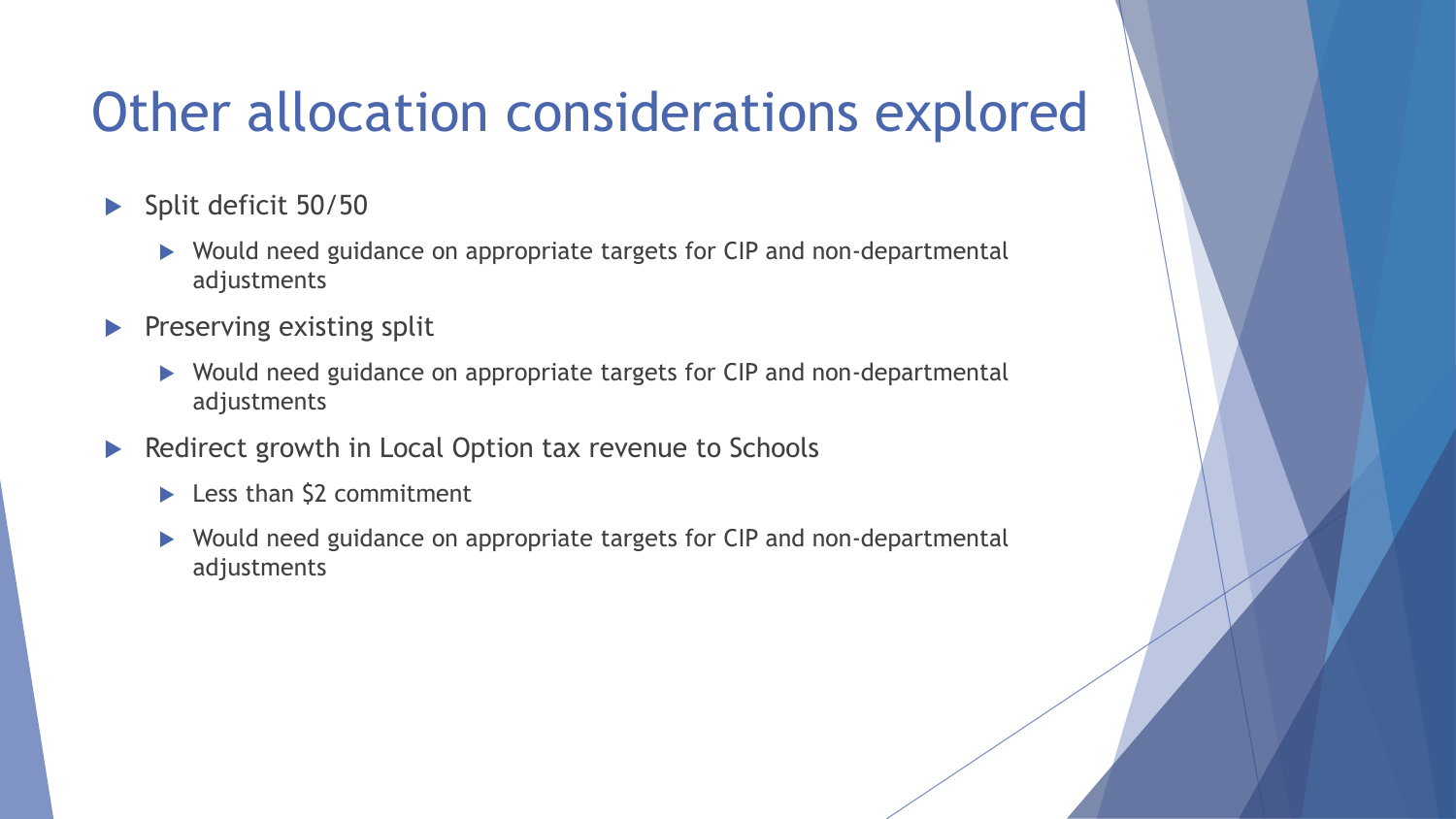### Federal CARES Funding

- ▶ Federal funding flows through the Commonwealth of Massachusetts
- ▶ Two-years of funding with separate application rounds for FY 20+21
- $\triangleright$  Brookline allocation= up to \$5.2 million
- ▶ Funding currently limited to unbudgeted COVID-19 expenses
- ▶ Hope is for Congress to loosen restrictions and allow funding to replace lost municipal revenue
- ▶ So- strategy is to use of other federal funding programs for COVID-19 expenses when available to preserve use of CARES funding- especially FEMA 75% disaster reimbursement funding
- ▶ CARES funding will cover the 25% FEMA local match and other ineligible costs.
- $\triangleright$  State promises flexibility in accounting and administration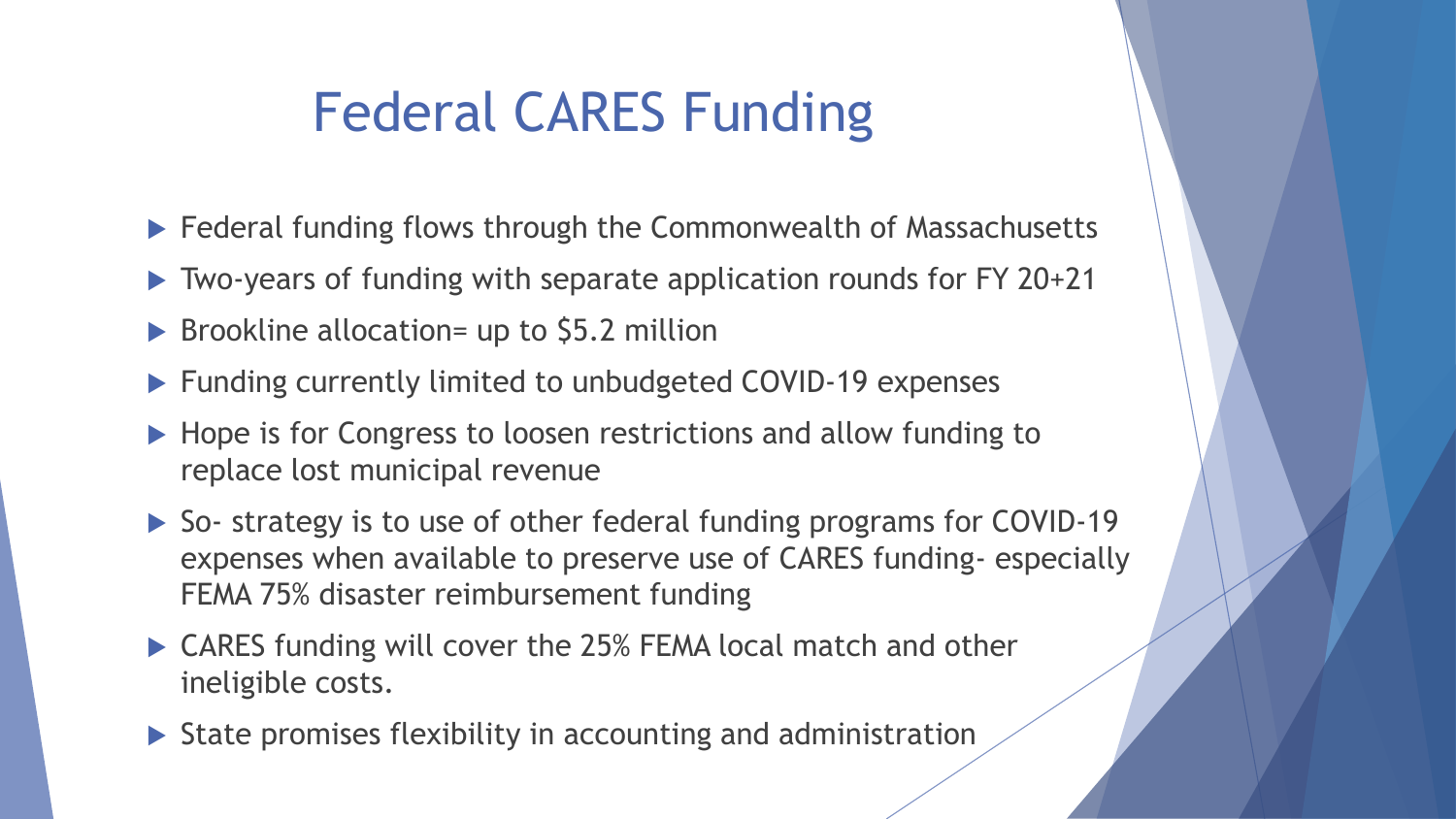#### FY21 Budget Policy issues

- **Planned Fee Increases?** 
	- ▶ Parking Meter increase (\$750K)
	- Trash Fee increase (\$750K)
- ▶ Cannabis Host Community Funding
- ▶ Use of Reserves and Free Cash Policy
- Pension and OPEB Funding
- Capital Improvement Program
- ▶ Allocated Costs Building R&M, Clark Road
- ▶ BFAC Issues Aaa reserves and fiscal discipline
- ▶ Competing budget priorities amid COVID-19 crisis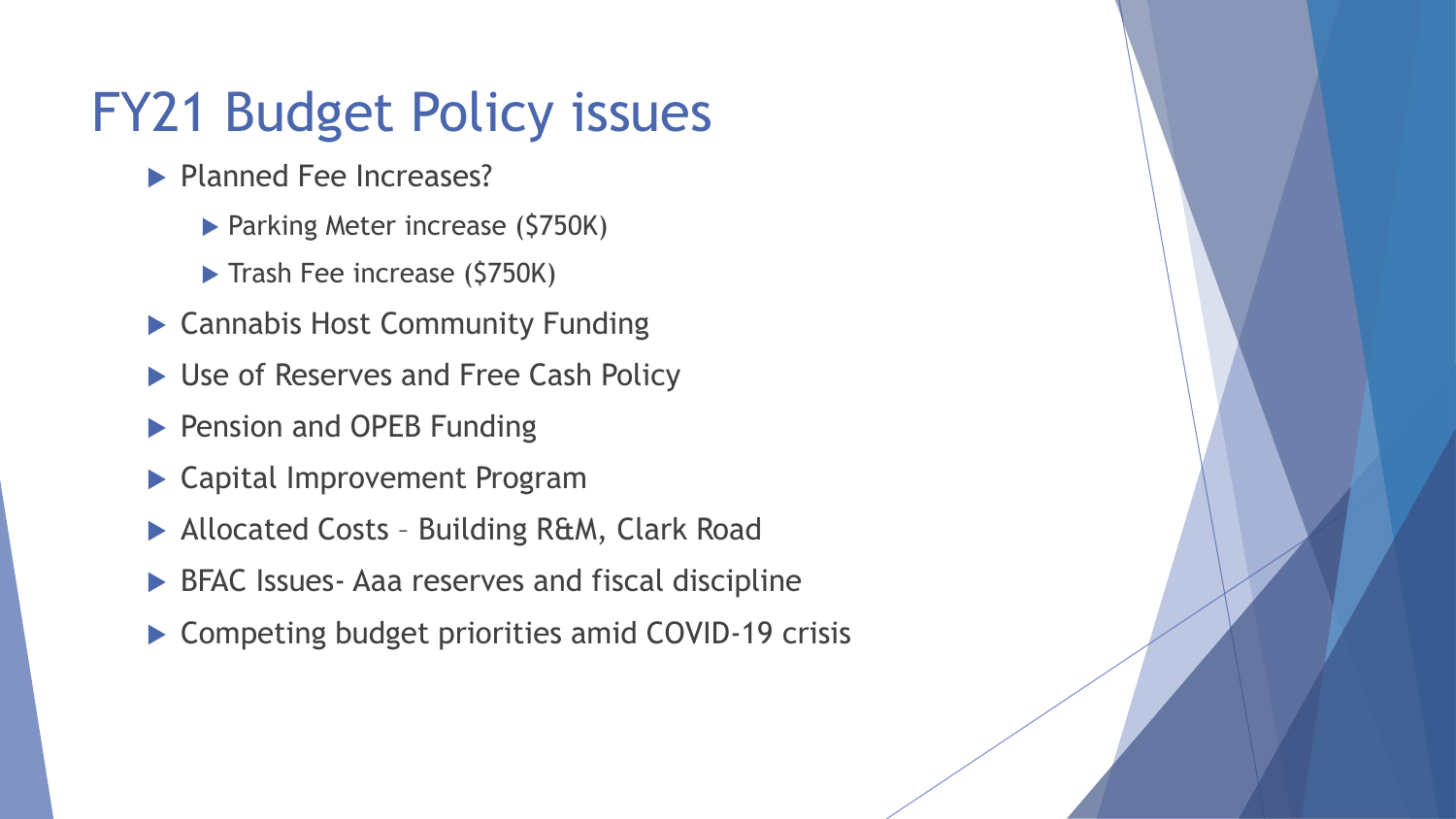#### Capital projects

- ▶ High School
- **Driscoll School**
- Pierce School